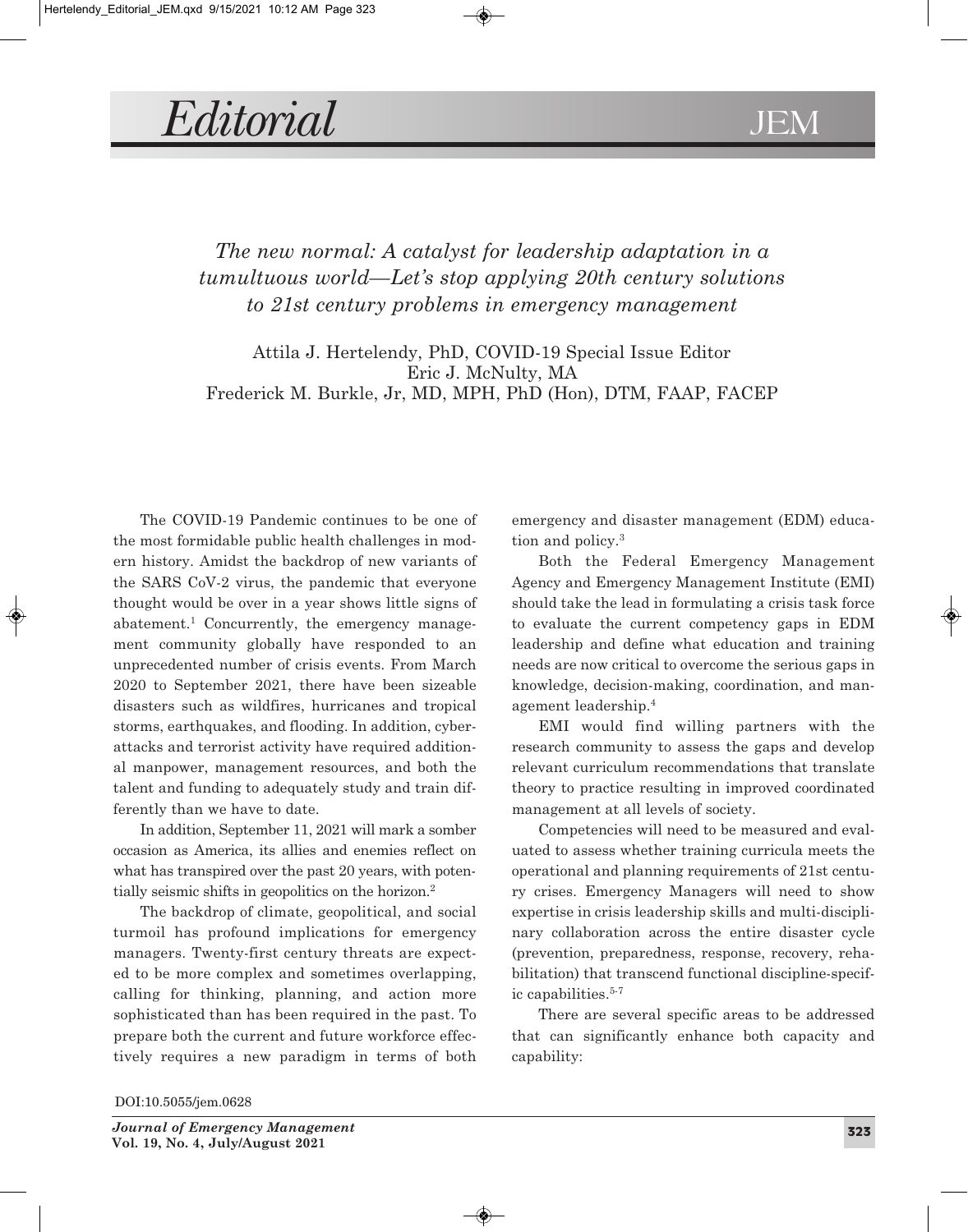**Multi-disciplinary collaboration:** It is time to move beyond merely referring to other entities as "partners." An appreciation for the need for each stakeholder to both master their lane and work well with others should be cultivated at every level of the profession. With complex crises, the assumption should be that no one has all of the answer while everyone may have part of the answer—from preparation through recovery. Such robust connectivity unlocks latent potential of underutilized (and sometimes unrecognized) assets. Coordinated training across various federal, state, and local agencies as well as with private sector and nonprofit entities provides an ideal environment for relationship building. 5

**Behavioral components of leadership:** In one study of emergency management professionals from the National Preparedness Leadership Initiative at Harvard University, fewer than 25 percent of respondents had received any training in emotional intelligence, mindfulness, or other behavioral aspects of leading in their Incident Command System (ICS) or similar training. Yet, increasingly, leader behavior is seen as essential to effectiveness. The structural foundation for emergency management has been well-developed through ICS and National Incident Management System. Emergency management education should now embrace teaching how and when to perform as well as what to do within those structures to optimize performance.

**Educate leaders beyond the classroom:** Leading is an area where the complementary components of theory and practice can create a virtuous circle of learning. Traditional classroom learning still has a place, yet to develop leaders ready for complex crises, they must be made wiser, faster. That can be achieved through more systematic and intentional integration of internships, cross-agency assignments, and mentorships. How many in the profession hit the field only to hear, "Forget what they taught you at the academy. Let me show you how we really do it."? That disconnect is an avoidable vulnerability that must be remedied.<sup>8</sup>

The multiplicity of significant threats along with the scope and scale of their consequences require emergency managers to take the profession to a higher level. Now is the time to invest in developing the quality and quantity of leaders the future demands. 9

To that end, we invite critical input from all stakeholders to address two key EDM priorities.

> 1. Creating a broad EDM research agenda driven perhaps primarily by the EDM research community that informs theory to practice transition.

> 2. Developing competency based EDM curricula to meet the complexities of 21st century preparedness and response.

Our goal is to embrace the new normal of ambiguity and complexity with adaptive and innovative design in EDM curricula. To begin this discussion we plan to have a special issue of *JEM* that will delve into EDM Pedagogy and a series of roundtable discussions with key stakeholders to identify key issues and gaps in our current approach to education and training.

If you would like to join our select committee to bring EDM learning into the 21st century via the special issue and the series of roundtables, please send a brief letter of interest to the JEM email box along with your CV to *jem@pnpco.com* with the subject line "EDM in the 21st Century." We look forward to talking with you.

Eric J. McNulty, MA, Associate Director, National Preparedness Leadership Initiative, Harvard University T.H. Chan School of Public Health and Harvard Kennedy School of Government, Center for Public Leadership, Boston, Massachusetts.

Frederick M. Burkle, Jr, MD, MPH, PhD (Hon), DTM, FAAP, FACEP, Professor (Ret.), Senior Fellow & Scientist, Harvard Humanitarian Initiative, Harvard University T.H. Chan School of Public Health, Boston, Massachusetts; Senior International Public Policy Scholar, Woodrow Wilson International Center for Scholars, Washington DC.

Attila J. Hertelendy, PhD, COVID-19 Special Issue Editor, Associate Professor, College of Business, Florida International University, Miami, Florida; Adjunct Professor, Emergency and Disaster Management Program, Georgetown University, Washington DC; Co-Director of Research, Disaster Medicine Fellowship, Department of Emergency Medicine, Beth Israel Deaconess Medical Center, Boston, Massachusetts.